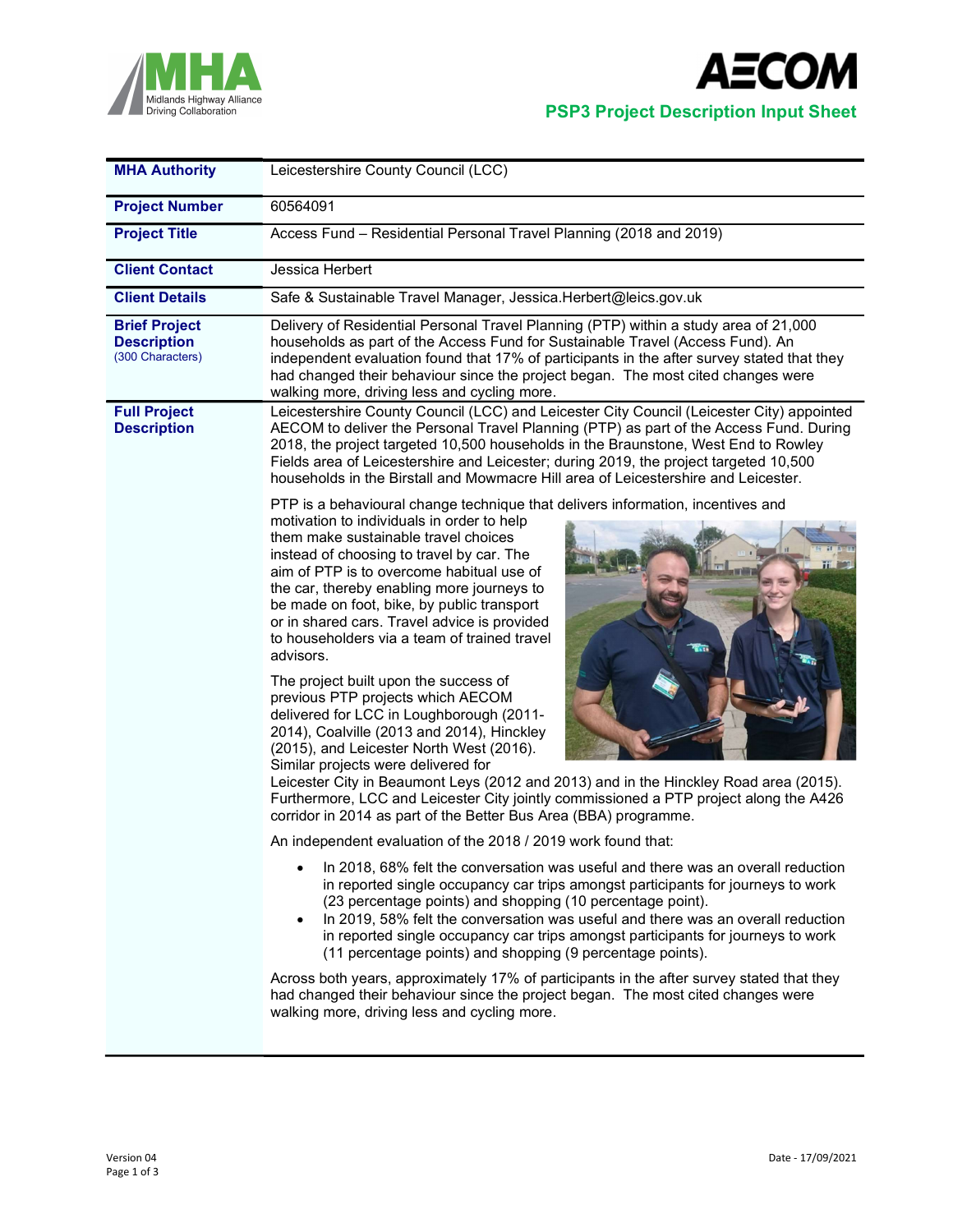



Midlands Highway Alliance<br>Driving Collaboration<br>Driving Collaboration

| <b>Innovation</b>                                   | The delivery mechanism has been revised over a number of years to make the delivery<br>efficient. This has included immediate provision of travel packs (rather than dealing with<br>requests via a back-office), capturing information using tablet computers, and second-<br>wave after surveys.                                                                                                                                                                                                 |  |  |  |
|-----------------------------------------------------|----------------------------------------------------------------------------------------------------------------------------------------------------------------------------------------------------------------------------------------------------------------------------------------------------------------------------------------------------------------------------------------------------------------------------------------------------------------------------------------------------|--|--|--|
|                                                     | Can this be applied to other MHA projects? $\boxtimes$                                                                                                                                                                                                                                                                                                                                                                                                                                             |  |  |  |
| <b>Lean Delivery /</b><br><b>Efficiency Savings</b> | <b>Efficiency Savings:</b> £n/a – the delivery mechanism has been revised over a number of<br>years to make the delivery efficient. Benchmark comparisons against similar projects have<br>consistently shown AECOM's delivery to be at the lower end of PTP delivery costs.                                                                                                                                                                                                                       |  |  |  |
|                                                     | Can this be applied to other MHA projects? $\boxtimes$                                                                                                                                                                                                                                                                                                                                                                                                                                             |  |  |  |
| <b>Sustainability</b>                               | An independent evaluation of the 2018 / 2019 work found that:                                                                                                                                                                                                                                                                                                                                                                                                                                      |  |  |  |
|                                                     | In 2018, 68% felt the conversation was useful and there was an overall reduction<br>$\bullet$<br>in reported single occupancy car trips amongst participants for journeys to work<br>(23 percentage points) and shopping (10 percentage point).<br>In 2019, 58% felt the conversation was useful and there was an overall reduction<br>$\bullet$<br>in reported single occupancy car trips amongst participants for journeys to work<br>(11 percentage points) and shopping (9 percentage points). |  |  |  |
|                                                     | Across both years, approximately 17% of participants in the after survey stated that they<br>had changed their behaviour since the project began. The most cited changes were<br>walking more, driving less and cycling more.                                                                                                                                                                                                                                                                      |  |  |  |
| <b>Awards / Customer</b>                            | $\boxtimes$ MHAPSP 3 360 degree Performance Feedback?                                                                                                                                                                                                                                                                                                                                                                                                                                              |  |  |  |
| <b>Satisfaction</b>                                 | Average Score: 9.25                                                                                                                                                                                                                                                                                                                                                                                                                                                                                |  |  |  |
|                                                     | "Good working relationship with ITP / LCC and City. Work well together."                                                                                                                                                                                                                                                                                                                                                                                                                           |  |  |  |
| <b>Address of Site</b>                              | Multiple Site Project: $\boxtimes$                                                                                                                                                                                                                                                                                                                                                                                                                                                                 |  |  |  |
| <b>Project Capital</b><br>Value (if applicable)     | Estimated: n/a<br>At Completion: n/a                                                                                                                                                                                                                                                                                                                                                                                                                                                               |  |  |  |

| <b>Fee Value</b>                                                  | Estimated: £290,000<br>At Completion: £290,000 |  |
|-------------------------------------------------------------------|------------------------------------------------|--|
|                                                                   | See above.                                     |  |
| <b>MHA PSP3 Delivery</b><br><b>Team</b>                           | Daniel Godfrey<br><b>Project Manager:</b>      |  |
|                                                                   | Andrew Sherwood<br>Delivery Manager:           |  |
|                                                                   | Jason Clarke<br>Framework<br>Manager:          |  |
| <b>Project Manager</b><br><b>Contact Details</b>                  | Daniel Godfrey<br>daniel.godfrey@aecom.com     |  |
| <b>Other Useful</b><br><b>Information</b>                         |                                                |  |
| <b>Image References</b><br>(Images to be provided)<br>separately) | Description & file name of any images provided |  |